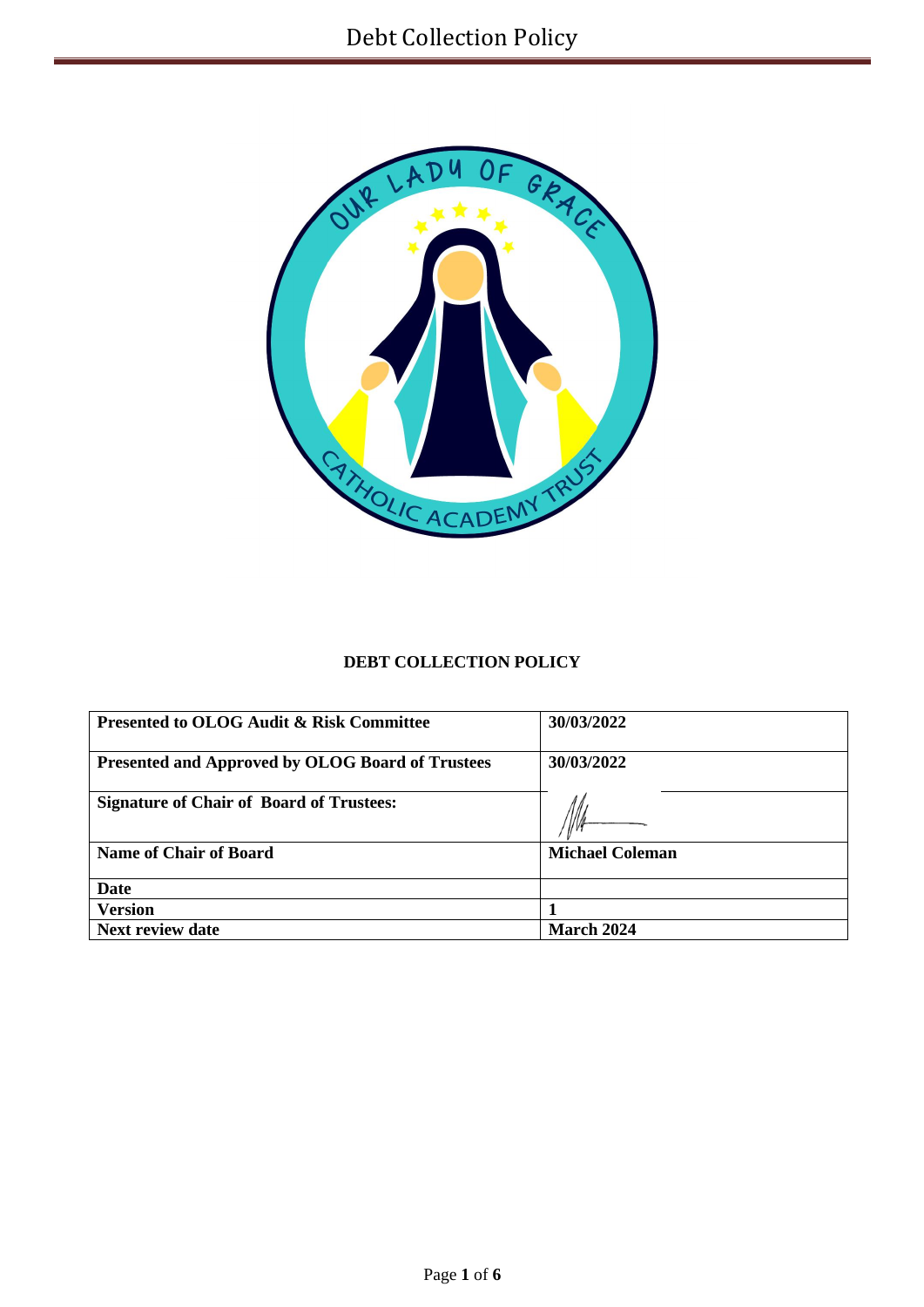# **Contents**

|                                          |                                                                                                | Page            |
|------------------------------------------|------------------------------------------------------------------------------------------------|-----------------|
| $\mathbf{1}$<br>2<br>3<br>$\overline{4}$ | Introduction<br>Summary of Authorisation and<br>Income Streams<br><b>Debt Recovery Process</b> | 3<br>$3-4$<br>4 |
|                                          | Annex 1 – First Reminder Letter (sample)                                                       |                 |
|                                          | Annex 2 – Second Reminder Letter (sample)                                                      |                 |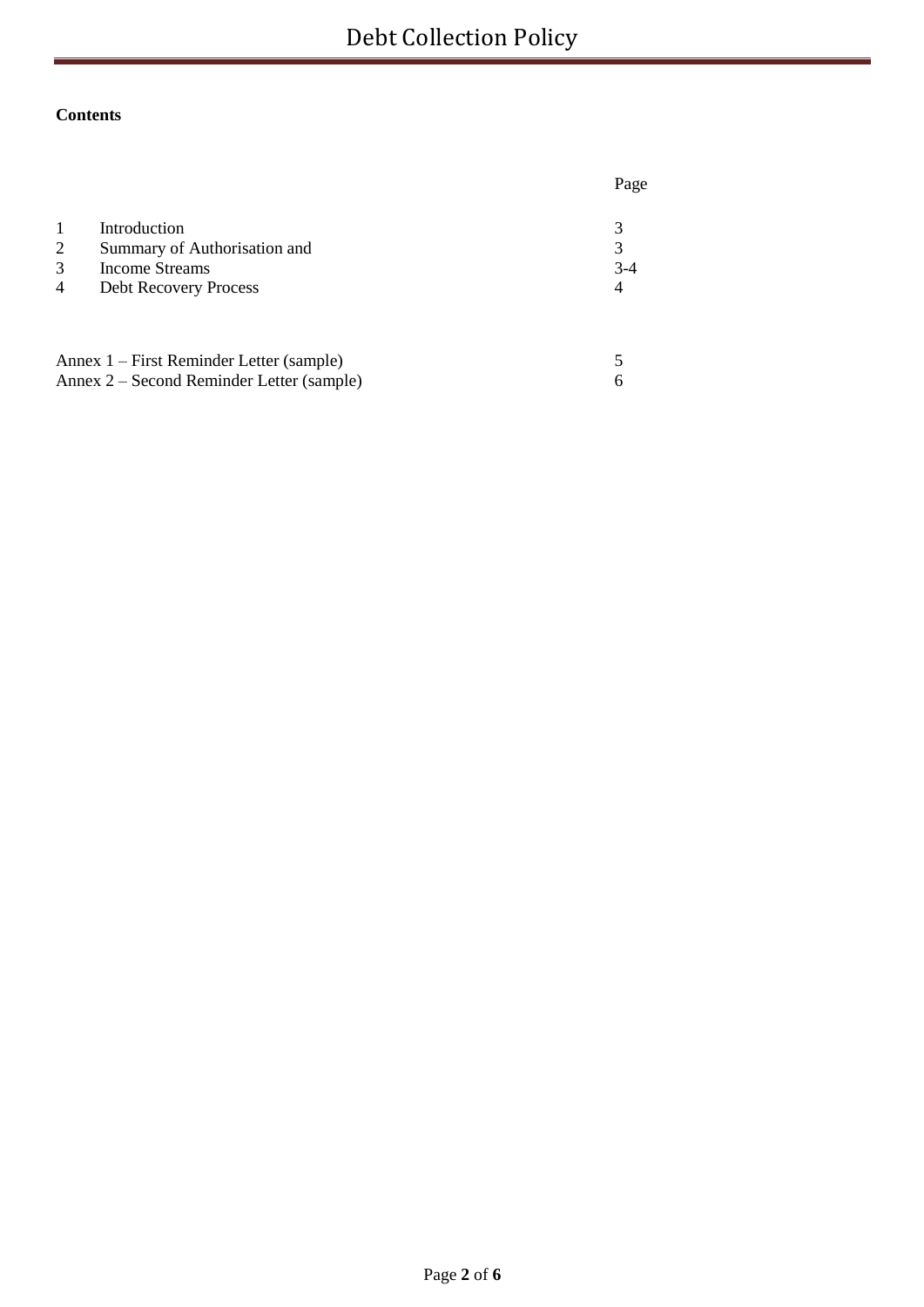## **1. Introduction**

The purpose of this policy is to ensure that Our Lady of Grace Catholic Academy Trust ('the trust') maintains and develops systems of financial control which conform to the requirements both of propriety and of good financial management with regards to its debt collection. It is essential that these systems operate properly to meet the requirements of our funding agreement with the Department for Education/ESFA.

The Trust has a duty to ensure that it receives all the funds to which it is entitled. This policy ensures the appropriate procedures are in place to deal with debts and the recovery of assets. It encompasses all debts owed to the Trust including, but not limited to, payments for goods, services, extended school provisions, school trips, lettings and school meal payments. It also covers overpayments of salary and the recovery of money or assets lost through theft or fraud.

### **2. Summary of Authorisation Limits (Bad Debts)**

The Education Skills Funding Agency (ESFA) requires the Trust to obtain prior approval for the writing off of debts or losses that are over £45,000 per transaction or 1% of total annual income whichever is smaller. The ESFA stipulates that the Trust should always pursue recovery of amounts owed to it, irrespective of how they came to be made. Should it be considered that a debt of this size should be written off, the Chief Finance Officer (CFO) and Chief Accounting Officer (CAO) will be responsible for gaining the necessary clearances from the ESFA.

Due to the limited level of commercial activities undertaken by the schools, it is not expected that any debts will be required to be written off.

The Headteacher may authorise writing off bad debts up to a value of £1,000, however all proposed write offs to be reported to the Chief Finance Officer, regardless of value, for consideration and assessment of potential recovery measures, prior to approval by the Headteacher.

Requests for write offs above £1,000 are to be referred to the Local Finance Committee. All bad debts written off by the Headteacher will be reported to the Local Finance Committee at the next meeting.

For any write offs above £45,000 (single transaction or 1% of total annual income) will be referred to the Board of Trustees and the Local Governing Body notifying the ESFA at the same time in line with the Academies Handbook. Authorisation for such write off is required from the Education Skills and Funding Agency.

A sequence of smaller write offs within the above limits to cover a larger write off, is not permitted.

#### **Authorisation Limits**

Writing off bad debts Headteacher Up to £1,000 Local Finance and Premises Committees Over £1,000

Full Governing Body with ESFA notification Over £45,000 per single transaction (or 1% of total annual income)

#### **3. Income streams covered by this policy**

This policy applies to the following income streams (but not limited to);

- Income from parents for educational visits and extended school provisions (HSDN, Viridis, FT nursery charges, wrap around care such as breakfast club, after school clubs, 6 o'clock club/Tea Time club/MAE, and lunch provision for pre-school provision).
- Other public bodies (insurance claims, student grants, polling station fee, HNF funding from Local Authorities outside of Newham where the grant is invoiced).
- The public, mainly for sports/hall lettings (e.g. karate club), site manager's rent (St Helen's)
- Other local schools or organisations sale of services (mentoring, course fees, SCITT monitoring services etc), recharge for cost incurred re partnership projects (FOV)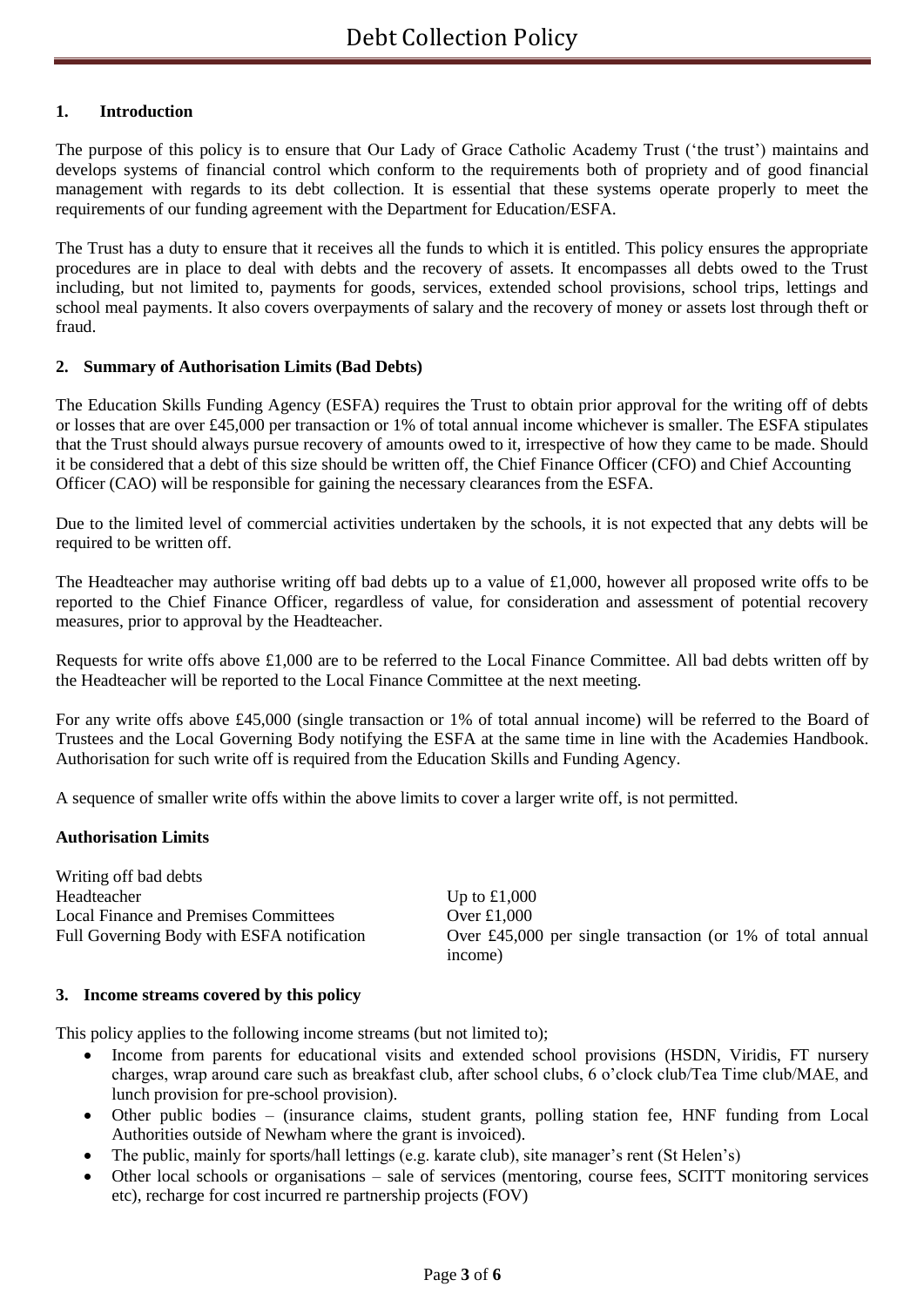These services (apart from educational visit, warp around care) must to be invoiced using the Trust's financial system, IRIS financial in advance (e.g. pre-school or FT nursery provision either half termly or monthly in advance).

The preferred payment term is within 14 days of the date of the sales invoice, however for lettings, payments must be made in advance for the use of facilities wherever possible.

Wrap around care and educational visit charges are recorded using the School's cashless system (currently using ParentPay, SchoolMoney or PayPlus, but moving to School Ping from 2022/23 academic year).

The Trust's Financial Regulation details the processes for the online cash collection systems, which states that any outstanding balances over £100 per parent/staff showing on the cashless system must be reported to the Headteacher by the School Business/Office Manager on a monthly basis to ensure that unpaid debts are not accumulating without corrective action taken.

## **4. Debt Recovery Process**

In practice there will be both practical and legal limits as to how cases should be handled and there are some debts where the effort to recover will be judged to outweigh the reward.

Records should be kept of all contact made and letters sent; preferably electronically either in IRIS Financials Sales Ledger (notes/chase letters functions) or in the relevant School's finance google drives (e.g. HEL FINANCE/Income/ Sales Ledger or Parents folders). These should be kept for 7 years.

The School Business Manager/Office Manager will establish a sales ledger account for each organisation and produce a sales invoice from the accounting system. Payments by BACS should be encouraged whenever possible (which is reflected on the sales invoice template).

The Trust's management accountant will review the Sales ledger report (aged debtors) each month end to identify any long outstanding debtor balances and discuss any identified concerns with the School Business/Office Manager.

The School Business Manager/Office Manager will chase outstanding debts and ensure that no services/facilities are used by the relevant debtor unless payment has been received by the school.

Where payment from the parent/guardian has not been received in advance, or 'at the point of sale', the school should speak to parents/carers in the first instance and explain the requirement for the debt to be repaid, agreeing a reasonable repayment plan where necessary. The repayment plan must be documented on the Sales Ledger account (note function or attaching letter sent to parent).

If payment has not been received by the due date or in line with the agreed repayment plan, the following will apply:

- (a) Debt not cleared by the due date: **First reminder letter to be issued** (preferably using IRIS Financials chase letter function.) At this point all future services/lettings will be suspended pending payment in full.
- (b) 14 days after first reminder letter: **Second reminder letter** (preferably using IRIS Financials chase letter function.) to be issued advising the debtor that non-payment could result in referral to the trust's legal services provider or log claim with [www.moneyclaims.service.gov.uk](http://www.moneyclaims.service.gov.uk/)
- (c) 14 days after second reminder letter: **Issue report to the Local Governing Body** for advice on how to proceed (e.g. referral to trust's legal services provider for recovery of debt). If referral to legal adviser or the use formal debt collection services agreed by the LGB then the School Business Manager need to inform the CAO and CFO to that affect to start proceedings.

If, having taken legal advice, it is determined that the debt is not recoverable it will need to be 'written off' following the appropriate authorisation process.

No debts should be written off without authorisations. Delegation of authority of authorise write offs are detailed on page 3 of this policy.

#### **Links to other policies/documents**

Financial Regulations **Accounting Policy**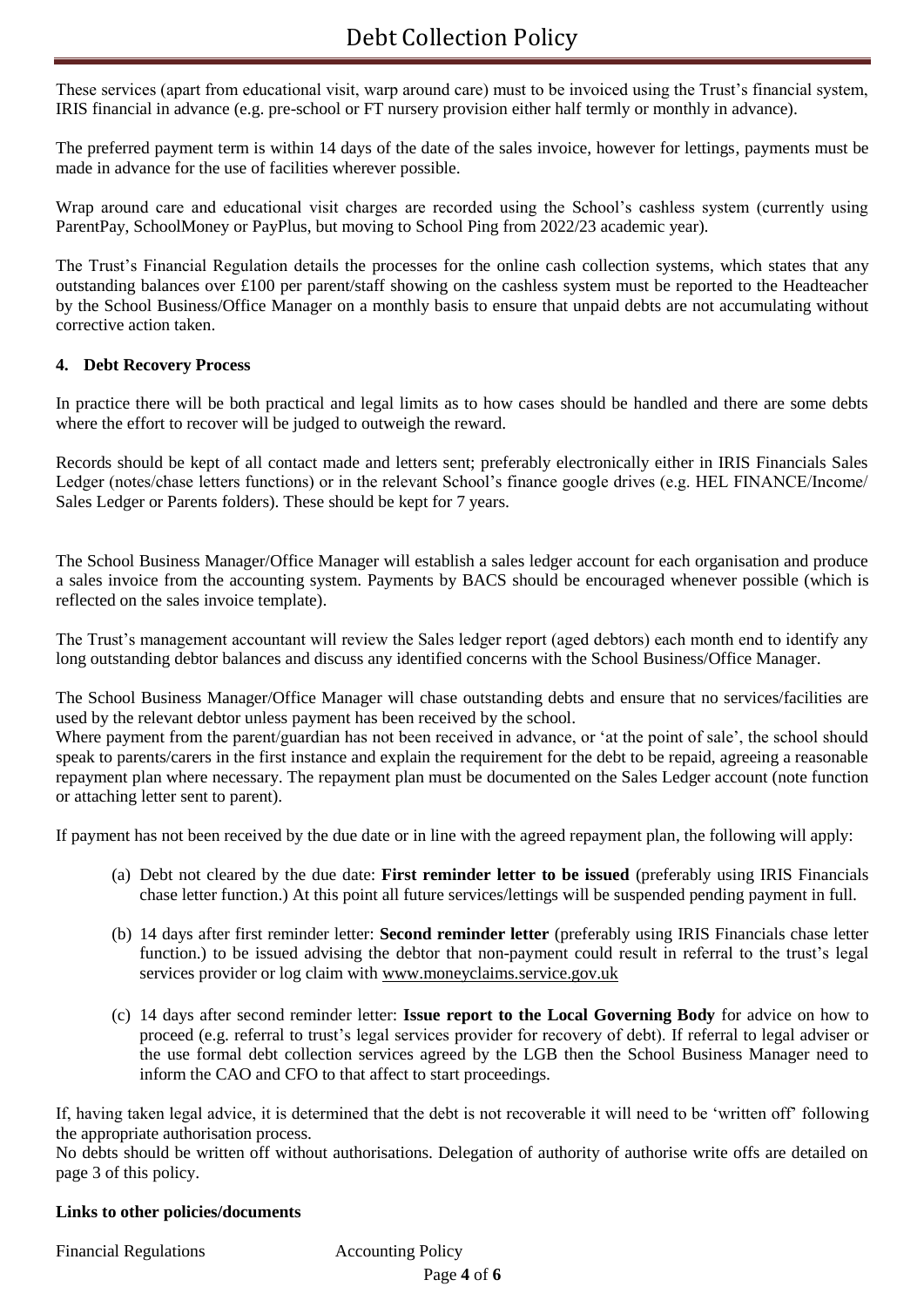## **First Reminder Letter**

**Annex 1**

[Insert date]

Dear [name of debtor/parent],

Following our conversation on [insert date of conversation], I am writing to remind you of the outstanding [insert amount of money] owed to the school for [insert source of debt, such as school meal costs]. [Insert details of why this letter has been sent, such as:

We have not yet received payment from you towards reducing this debt.

We have noticed that you haven't kept up with the payment plan as agreed in our conversation.]

You can pay the debt in full using [insert payment method details here].

[Insert sanction if relevant] Unfortunately until this matter is resolved, your child will not be able to make use of this service.

If by [insert deadline] you either haven't paid off the debt or contacted us to set up a payment plan, we will seek legal advice on recovering the debt.

Our school budget is intended to support children's learning, and we cannot use it to cover debt owed to the school.

Thank you for your help and understanding. Please don't hesitate to contact me if you have any questions or difficulties complying with this letter.

Yours sincerely, [Insert name]

School Business/Office Manager or Head Teacher